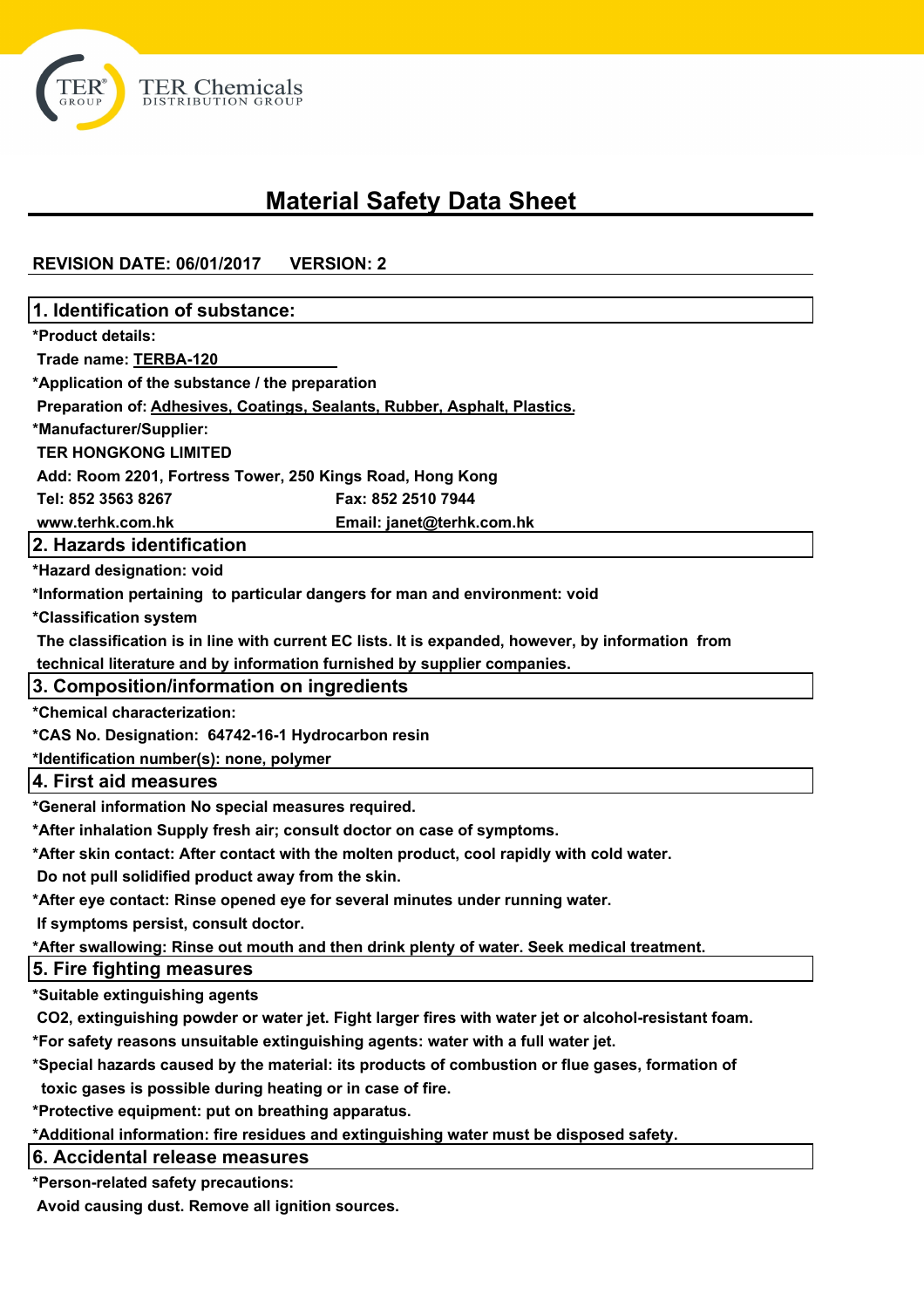**Wear protective equipment. Keep unprotected persons away.**

**\*Measures for environmental protection:**

 **Do not allow product to reach sewage system or water bodies.**

**\*Measures for cleaning/collecting: collect mechanically.**

### **7. Handling and storage**

**\*Handling**

**\*Information for safe handling:**

 **Ensure good ventilation/exhaustion at the workplace.**

 **Avoid contact with skin and eyes.** 

 **Prevent formation of dust.**

 **Avoid breathing dust.**

 **Observe workplace exposure limits.**

**\*Information about protection against explosions and fires:**

 **Dust can combine with air to form an explosive mixture.**

 **Keep ignition sources away - Do not smoke.**

 **Protect against electrostatic charges.**

**\*Storage: All resins with a low softening point present risk of solidifying or lump.** 

**\*Requirements to be met by storerooms and containers:**

 **Observe all relevant storage regulations for protection of water bodies.**

 **Keep tightly sealed in a dry,ventilated and cool place.**

 **Keep at temperature not exceeding 25**℃.

 **Keep far away from direct sunlight and heat sources.**

**Material to avoid: Strong oxidizing agents.**

#### **8. Exposure controls and personal protection**

**\*Additional information about design of technical systems:** 

**\*Components with critical values that require monitoring at the workplace:**

 **Observe all workplace limits for dust.**

**\*Additional information:**

 **The lists that were valid during the compilation were used as basis.**

 **No further data. See item 7.**

**\*Personal protective equipment**

**\*General protective and hygienic measures:**

 **Do not inhale dust/ smoke/ mist.**

 **Avoid close or long term contact with the skin.**

 **Avoid contact with the eyes.**

 **Wash hands during breaks and at the end of the work.**

**\*Breathing equipment:**

 **Dust mask: If all applicable workplace exposure limits are observed and good ventilation is ensured, no special measures required.**

**\*Protection of hands: Protective gloves.**

**\*Material of gloves**

 **The selection of the suitable gloves does not only depent on the material, but also on further marks of quality and varies from manufacturer to manufactuer. As the product is a preparation of several substances, the resistance of the glove material can not be calculated in advance and has therefore to be checked prior to the application.**

**\*Penetration time of glove material**

 **The exact break trough time has to be found out by the manufacture of the protective gloves and has to be observed.**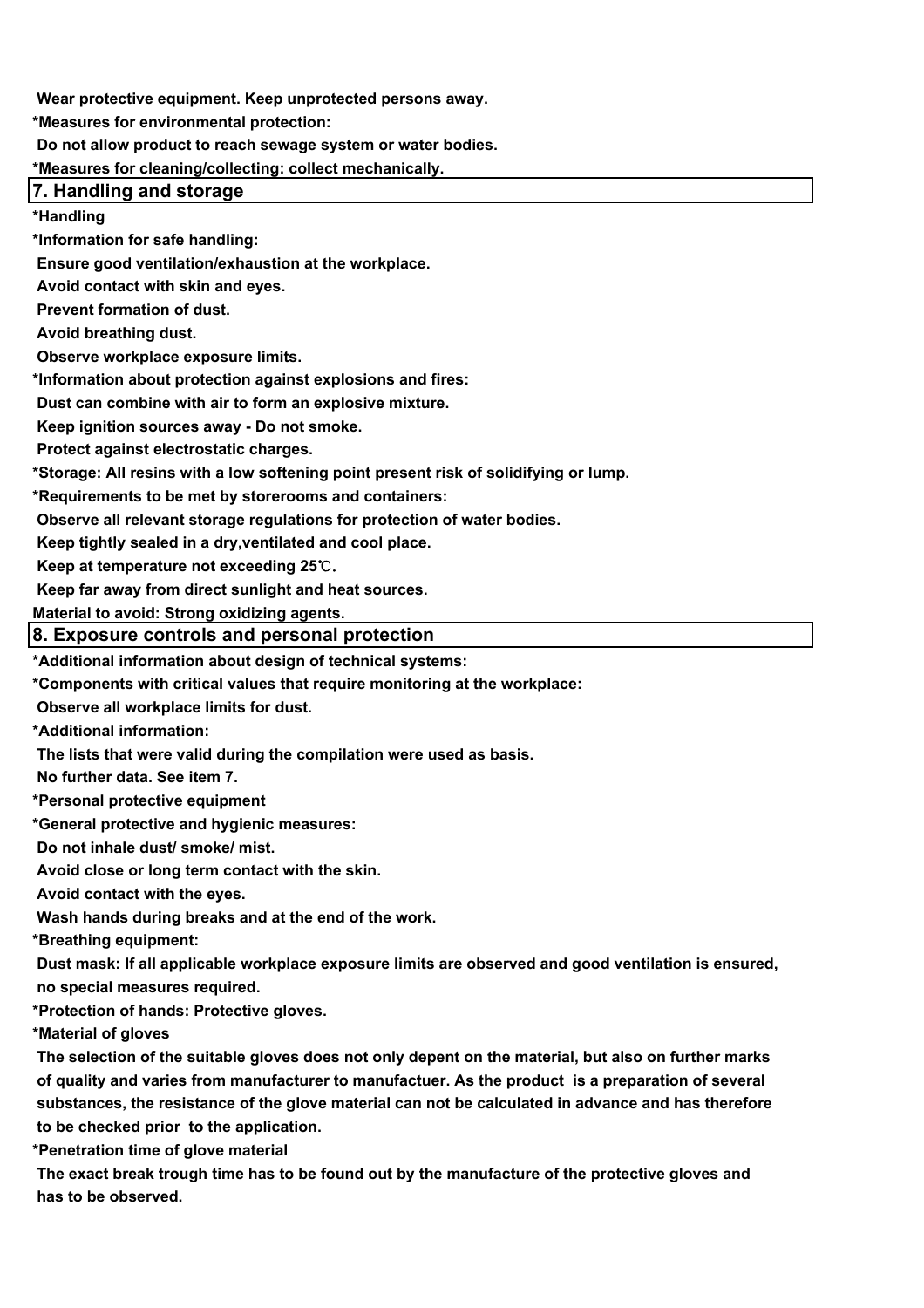# **9. Physical and chemical properties: \*General Information Form:** Granular **Granular Colour:** Slightly Yellow **\*Change in condition Softening Point: 95-125**℃ **Boiling point/Boiling range:** not applicable **\*Flash point: 200**℃**(or higher) \*Ignition temperature: 350-450**℃**(or higher) \*Self-inflammability: product is not selfigniting \*Density at 25**℃ **1.07-1.13 g/cm3 \*Solubility in / Miscibility with water: insoluble \*Danger of explosion: not explosive but ignitable or explosive air/ dust mixtures are possible. 10. Stability and reactivity \*Conditions to be avoided: No decomposition if used according to specifications. To avoid thermal decomposition do not overheat. \*Materials to be avoided: Strong oxidizers Strong acids Halogens \*Dangerous reactions: risk of dust explosion if enriched with fine dust in presence of air. \*Dangerous products of decomposition: carbon monoxide and carbon dioxide, danger of toxic pyrolysis products. 11. Toxicological information \*Acute toxicity: \*LD/LC50 values that are relevant for classification: 64742-16-1 Hydrocarbon resin Oral LD50** >**50000 mg/kg (rat) \*Primary irritant effect: \*On the skin: Product may cause irritation mechanically due to its content of fine dust. \*On the eye: Product may cause irritation mechanically due to its content of fine dust. \*Sensitization: No sensitizing effect known. \*Additional toxicological information: When used and handled according to specifications, the product does not have any harmful effects according to our experience and the information provided to us. 12. Ecological information: \*Information about elimination (persistence and degradability): \*Other information: the product is slightly biodegradable. \*General notes: Water hazard class 1 (Self-assessment): slightly hazardous for water. 13. Disposal considerations**

**\*Product:**

**\*Recommendation**

 **Must not be disposed of together with household garbage.** 

 **Do not allow product to reach sewage system.**

**\*Uncleaned packagings:**

**\*Recommendation: Disposal according to offical regulations.**